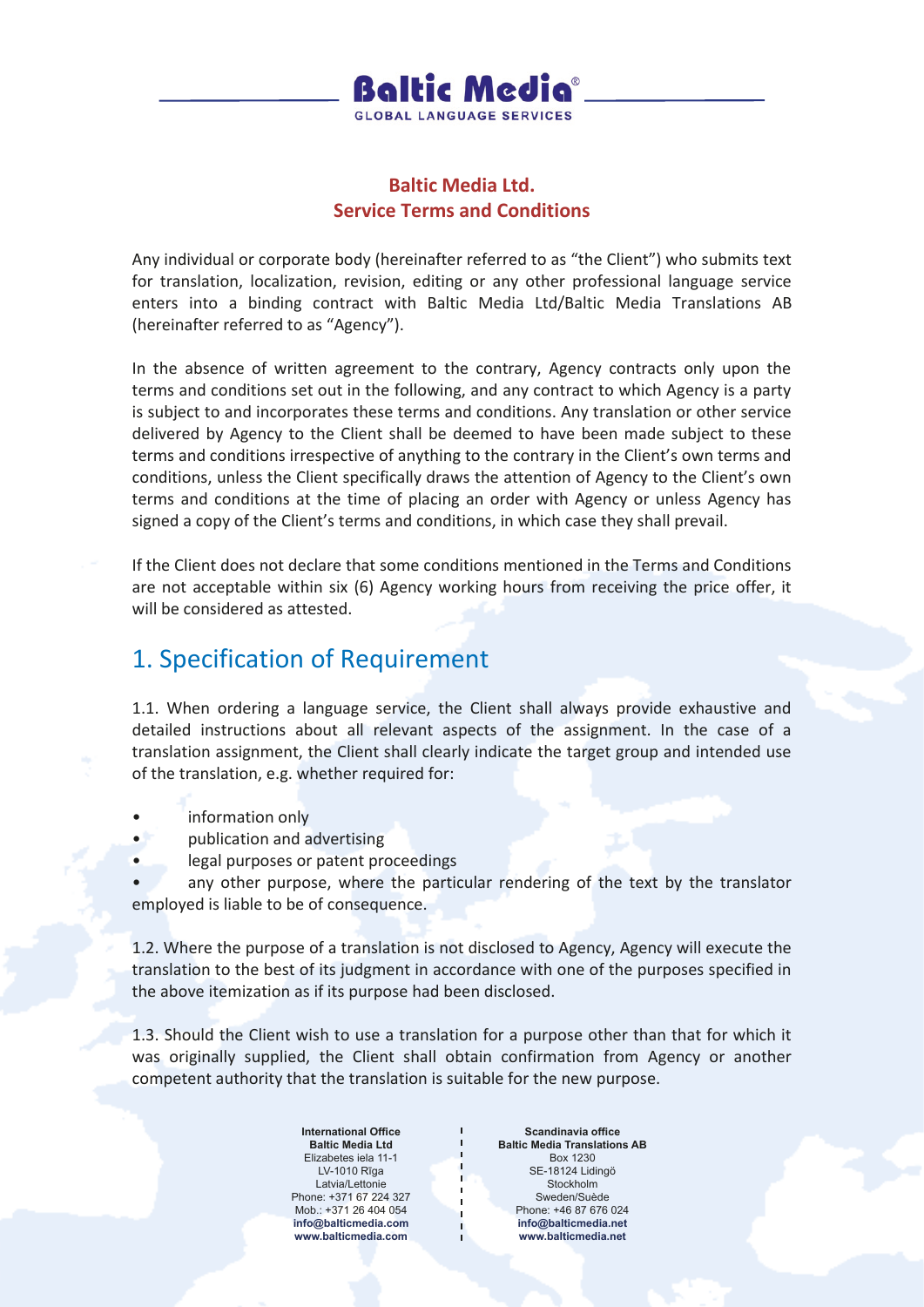

1.4. Agency reserves the right to amend and adapt such a translation previously supplied (if necessary) for the new purpose and make a further charge for such work.

1.5. In the event of the Client using a translation for a purpose other than that for which it was supplied and such usage fails to meet expectations, the Client shall not be entitled to any compensation from Agency, and the Client shall indemnify Agency against any loss arising to Agency in goodwill or otherwise as a result.

1.6. The Client shall provide Agency with the necessary documents for the assignment and, if possible or required, other auxiliary materials such as previous translations, term lists, publications, illustrative references, other basic information and expert help. In addition, the Client shall provide answers to Agency's queries about the text (e.g. about any obscurities or defects in the text submitted for translation).

1.7. Agency shall be under no obligation to indicate or correct any errors of whatever nature in any material supplied to Agency for translation by the Client and shall not be held liable for any consequential loss or damage.

## 2. The order placement procedure, performance by the Agency and co-operation between the Parties

2.1. The Client shall send, via email, regular mail or currier service, at its own expense, or deliver in person, its order together with the source document to be translated to the Agency, who shall confirm receipt and acceptance of the order in writing. The service agreement related to the specific translation assignment shall be concluded when the Parties have agreed upon the subject, deadline and fee of the same in writing, and the source document to be translated has been received by the Agency. Any risks arising from the delivery process of the source document, in particular the risks of delayed delivery, loss, damage or destruction of the document, shall be borne by the Client. In case the source document is rendered illegible or in any other way unusable and therefore must be resent, the Agency shall notify the Client to that effect in writing without delay.

2.2. The Agency shall not be bound by any obligation to examine the legitimacy of the authorization or competence of the person representing the Client in conducting the order procedure, and after confirmation of order the Client may not refer to the fact of the lack of competence or authorization exceeded on the part of the representative as grounds for weaving or discounting the translation fee.

2.3. In case the Client has not fulfilled its payment obligations in full on invoiced fees for previous orders, the Agency shall have the right to refuse subsequent orders from the Client until full payment on previously invoiced translation fees have been made.

> **International Office Baltic Media Ltd** Elizabetes iela 11-1 LV-1010 Rīga Latvia/Lettonie Phone: +371 67 224 327 Mob.: +371 26 404 054 **info@balticmedia.com www.balticmedia.com**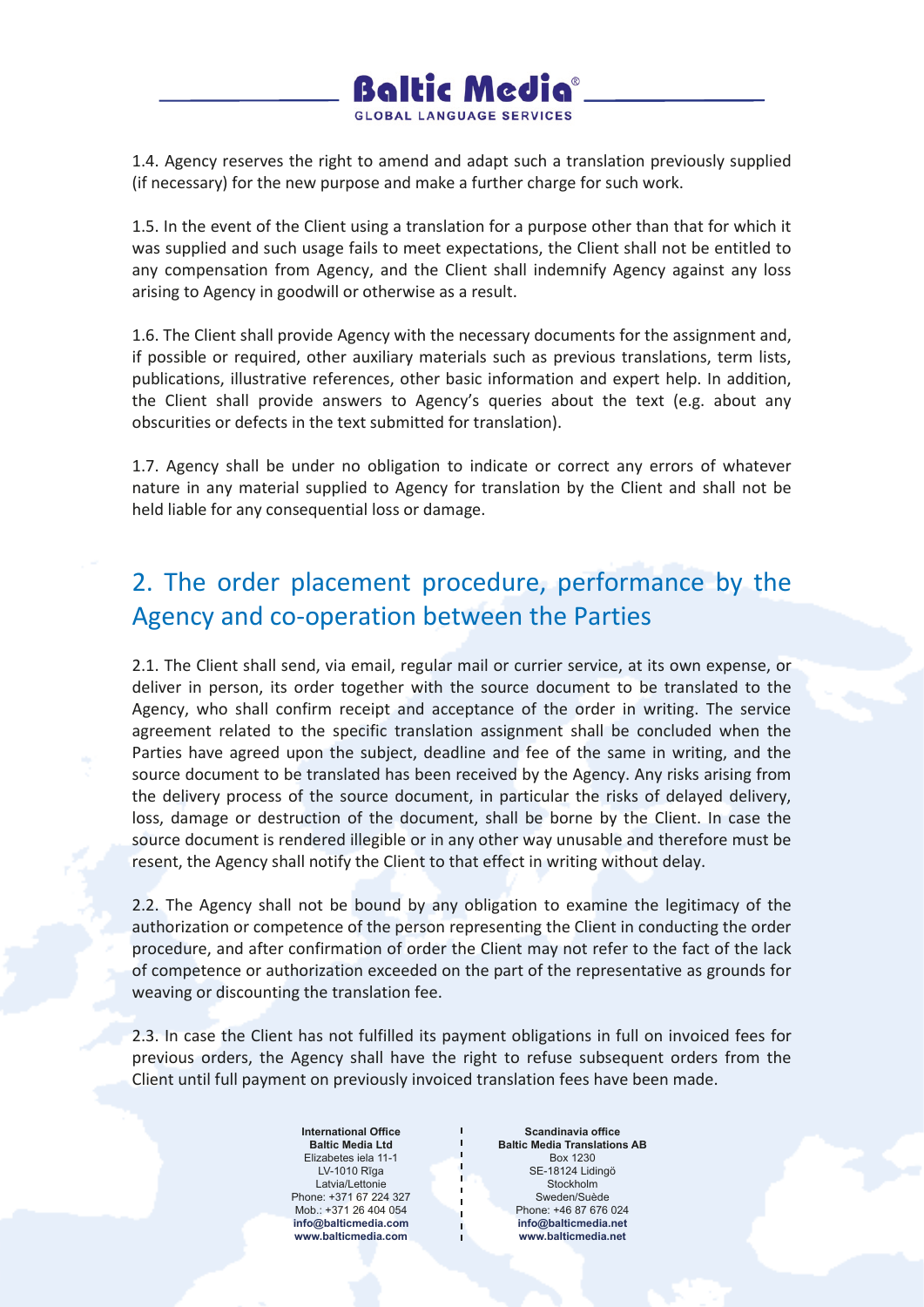

2.4. In case of orders involving the translation of documents requiring specialized professional terminology, the Client shall designate a professional contact person for consultation on such terminology, who shall remain available to the Agency for the full duration of the translation procedure. In case the Client desires to adhere, in the course of the translation of a special document, to the terminology previously used in similar documents or documents in the same topic, the Client shall make previously made translations available to the Agency, together with any additional references, glossaries or collection of the specialized professional terminology.

2.5. The Agency shall maintain the right to involve and contract a subcontractor in the process of the performance of the translation assignment. The Agency shall bear full liability for the activity of the subcontractor, as if such activity had been conducted by the Agency.

2.6. The Agency shall be obligated to deliver the translation in fully satisfactory quality rendered to fulfill its purpose aptly. The Agency is under obligation to translate particular terminology found in the assignment document only if the Client has provided a glossary of such terminology together with the source document.

2.7. The Client is obligated to examine without delay the translation completed by the Agency.

2.8. The Agency shall, upon sending the completed translated document to the Client, return, destroy or preserve for three months the source document, whichever is required by the Client.

2.9. It is a precondition for being able to meet the required deadline that the Agency receives all of the related documents with the order. In case part or all of the documents arrive with a delay, the deadline shall be correspondingly extended.

2.10. In case the Client cancels the order for reasons outside of any fault of unsatisfactory or delayed delivery of the translation on the part of the Agency, the Client shall be obligated to reimburse the Agency for all of the justified expenses incurred in connection with the performance of the translation assignment, as well as make payment on the translation fee in proportion to the work verifiably completed until the day of such cancelation of order, plus any other damages incurred by the Agency.

2.11. In case the Client does not make the document to be translated available to the Agency when requesting a quote, the Agency shall provide only a preliminary quote. The quote then shall be confirmed or a new, final quote shall be offered after the document to be translated has been received by the Agency, and work will commence when the final quote has been accepted by the Client.

> **International Office Baltic Media Ltd** Elizabetes iela 11-1 LV-1010 Rīga Latvia/Lettonie Phone: +371 67 224 327 Mob.: +371 26 404 054 **info@balticmedia.com www.balticmedia.com**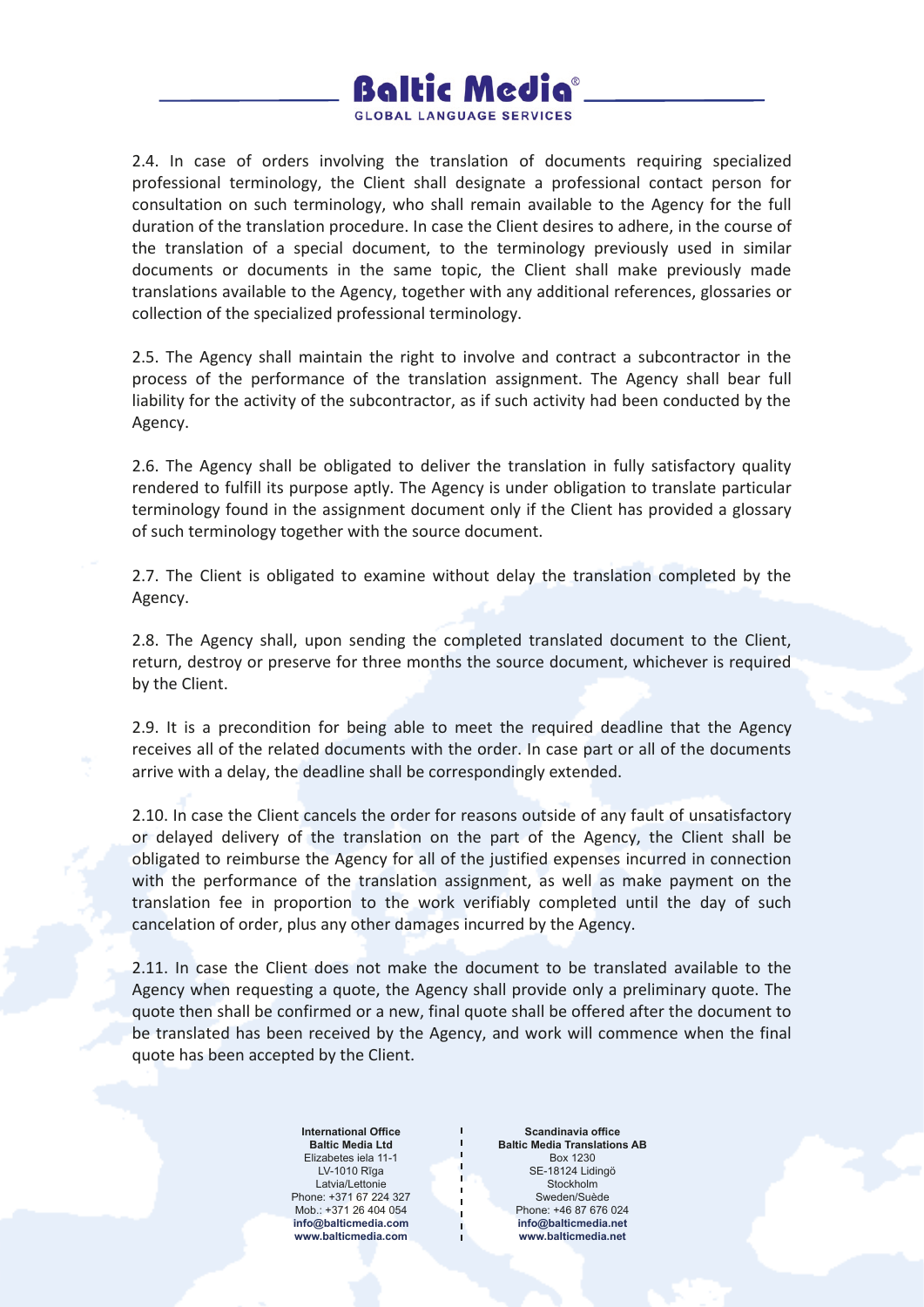

2.12. When determining the specific amount of the translation fee, the word count of the source document is indicative. [Word count is indicated in the Tools/Word count menu item of MS Word documents.] In case of the documents where word count cannot be checked, the translated document target word count is used.

# 3. The amount of the translation fee, services free of charge, terms of payment

3.1. The cost of the translation or other language service shall be determined in accordance with the appropriate scale of charges of Agency applicable to the particular type of service required, or in accordance with a framework agreement that Agency has entered into with the Client. In preparing a quotation, Agency reserves the right to suspend its normal scale of charges, but will on request explain the reason(s) for doing so. 3.2. All quoted costs are exclusive of VAT.

3.3. The Client shall give a clear indication of the delivery requirements when submitting texts for translation, and Agency will make every reasonable effort to meet the Client's requirements. However, late delivery shall not entitle the Client to withhold payment for work carried out.

3.4. The Agency shall charge no fees for the typing, the simple formatting (e. g. breaking up into paragraphs, applying bold or italics type) (not including graphs and tables), spell checking, proofreading and electronic forwarding (preferably in email, perhaps on a disc) of the target document. In case the document is not sent electronically, the costs of the delivery of the completed assignment document shall be borne by the Client.

3.5. The services rendered by the Agency are considered intellectual property. Until full payment has been made on orders, the Agency shall maintain its right for the use of such property. Only after full payment on the order(s) has been made may the right be considered granted for the use of that property by others.

3.6. The Client shall fulfil its payment obligation, unless agreed otherwise in writing, on the translation fee within thirty (30) calendar days of the receipt of the related invoice issued by the Agency; payment shall be made via transfer to the bank account number indicated on the Agency's invoice. In case of delayed payment, the Client shall pay to the Agency the equivalent of the national treasury prime interest rate effective on the last day before the calendar half-year affected by the delayed payment, plus 25%, as delayed payment interest. The delayed payment interest is applicable beginning with the first day of the payment delay.

> **International Office Baltic Media Ltd** Elizabetes iela 11-1 LV-1010 Rīga Latvia/Lettonie Phone: +371 67 224 327 Mob.: +371 26 404 054 **info@balticmedia.com www.balticmedia.com**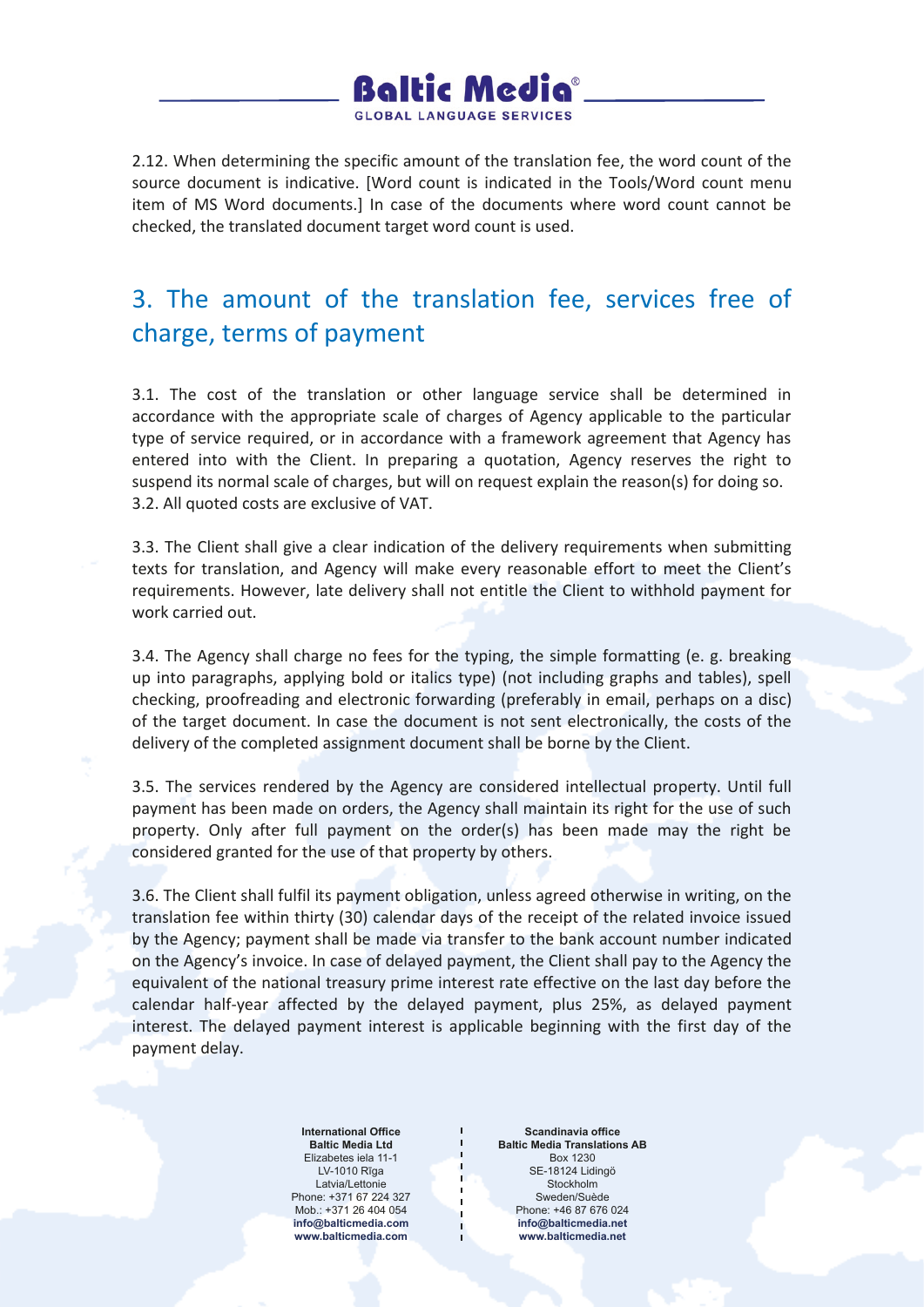

3.7. Should any work be suspended at the Client's instigation for a period of more than 30 days during the course of any assignment, all costs incurred at that point will be invoiced and any materials ordered in connection with the project will be invoiced in full.

3.8. Agency reserves the right to charge payment for work in progress where the production time is in excess of 60 days. Agency also reserves the right to request payment, in part or in full, in advance or on receipt of goods for work undertaken.

### 4. Corrections and Alterations, Checking and Approval

4.1. The Client shall inform Agency within eight (8) days of delivery if it considers the delivery to be defective in any way. Agency reserves the right to correct the discovered defects and mistakes within an agreed period of time.

4.2. If the Client wishes to make any alterations to the translation which are not directly attributable to any defects noted, the Client should make these alterations in cooperation with Agency, otherwise Agency shall not be responsible for any alterations made after delivery to the Client.

4.3. If the Client (or the Client's client) wishes to have changes made to a translation delivered by Agency and requests that Agency implement such changes, Agency reserves the right to make a separate charge for such alteration/amendment work except when required as a result of objective defects in the translation delivered by Agency.

4.4. When a translation is delivered to the Client for checking and approval before final delivery, the Client shall give Agency its feedback within an agreed period of time in order to enable Agency to finalize the assignment.

#### 5. Warranties and liabilities

5.1. The Client is liable to ensure that it is legally competent and capable without limitations to place an order for the service to be rendered by the Agency. In case a third party, due to infringement on copy rights or to any other legal justification, makes a claim for any liability, the Client undertakes the obligation to release the Agency of such liability. In case a legal action is filed against the Agency in relation to the assignment, the Client shall participate in the legal procedures on behalf of and at the request of the Agency and shall support the Agency throughout the proceedings.

5.2. In connection with the translation of poorly legible (handwritten or blurred) or poorly comprehensible documents, no warranty claims may be effectuated against the Agency.

> **International Office Baltic Media Ltd** Elizabetes iela 11-1 LV-1010 Rīga Latvia/Lettonie Phone: +371 67 224 327 Mob.: +371 26 404 054 **info@balticmedia.com www.balticmedia.com**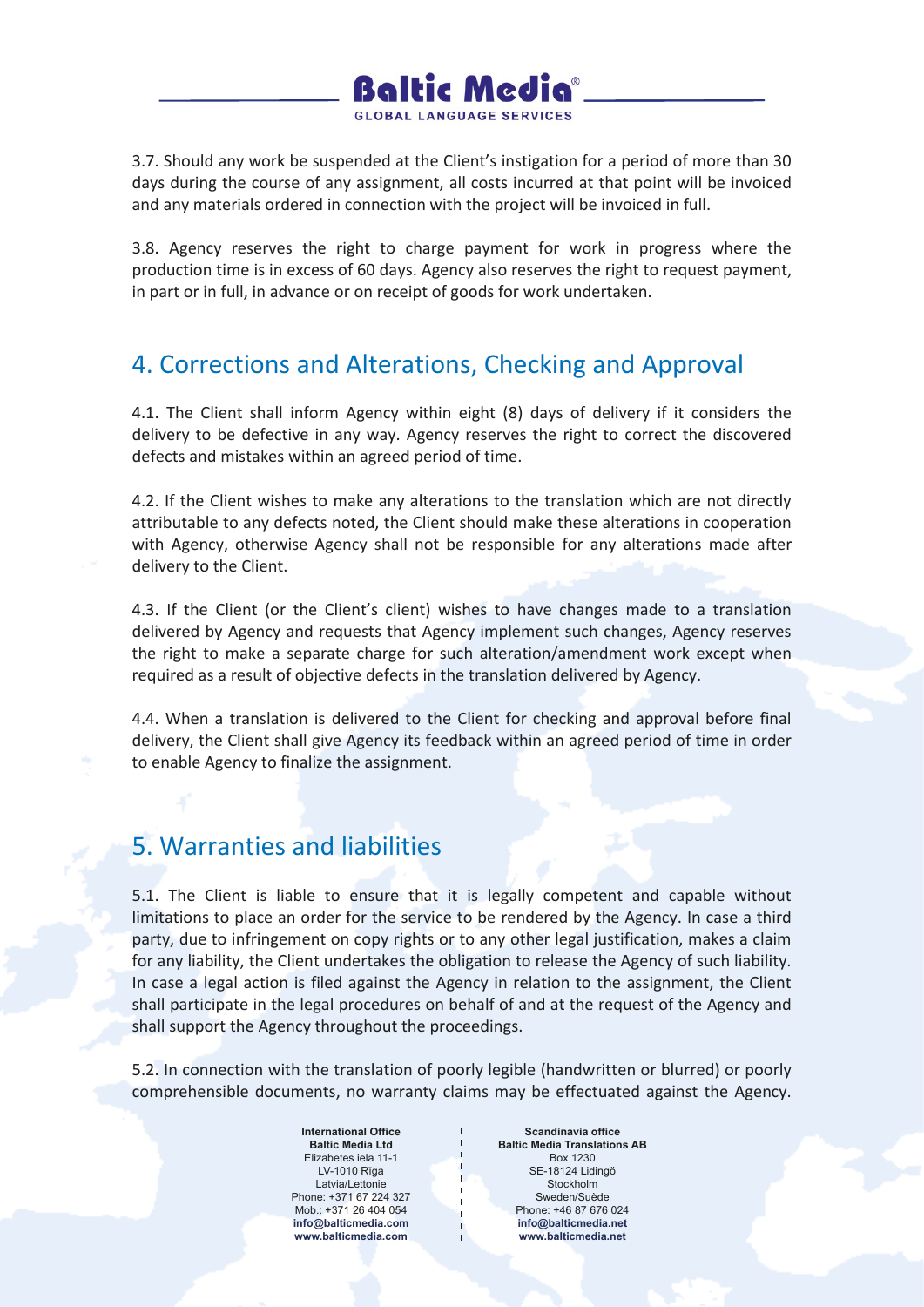

The Agency shall accept no responsibility for translation errors ensuing from errors, omissions, and ambiguities in the source document,

5.3. The Client shall take cognizance of the fact that forwarding translated texts as unencrypted attachments does not ensure confidentiality of the text, which may thus be exposed to viewing or access by a third party. Documents via email may be sent at the risk of the Client, and the Agency shall not be held liable for the same. It is recommended that confidential documents be forwarded encrypted by special agreement between the parties, The Client shall conduct or request delivery of the document(s) via email at its own risk, and the Agency shall not be held liable for the same. The Agency accepts no responsibility for resulting damages or for any type of resulting injury to the documents sent via email and for their arrival to the Client by the set deadline if the Agency sent the translation to the Client before the deadline expired.

5.4. If the Client places an order for an express translation, such quick delivery shall affect the Agency to forego its usual practice of high-standard checking activity.

5.5. For the accuracy of conversion of the measurements, currencies and the like the Agency shall accept no responsibility.

5.6. The Agency is obligated to conclude the translations with due circumspection but may not be required to meet the Client's subjective expectations.

#### 6. Copyright

6.1. Title to the copyright embodied in any translation produced by Agency shall pass to the Client when all monies owed by the Client to Agency in respect of that translation, including any interest payable in respect of late settlement of account, are paid in full.

6.2. Nothing within these terms and conditions shall be construed as giving the Client any intellectual property rights to any material, including computer software and systems, whether developed by Agency or by third parties, that Agency may use in the execution of translations or transmission of data to the Client.

6.3. Unless otherwise agreed in writing for any particular assignment or in any agreement for repeat work, Agency reserves the right to reuse for other assignments any translation memory content created during the execution of a translation assignment from a Client.

6.4. Agency shall not be liable to the Client or any other person for any costs, claims or damage (including any consequential loss or damage) arising from any breach of copyright in any material supplied for translation or accompanying reference material, and the Client

> **International Office Baltic Media Ltd** Elizabetes iela 11-1 LV-1010 Rīga Latvia/Lettonie Phone: +371 67 224 327 Mob.: +371 26 404 054 **info@balticmedia.com www.balticmedia.com**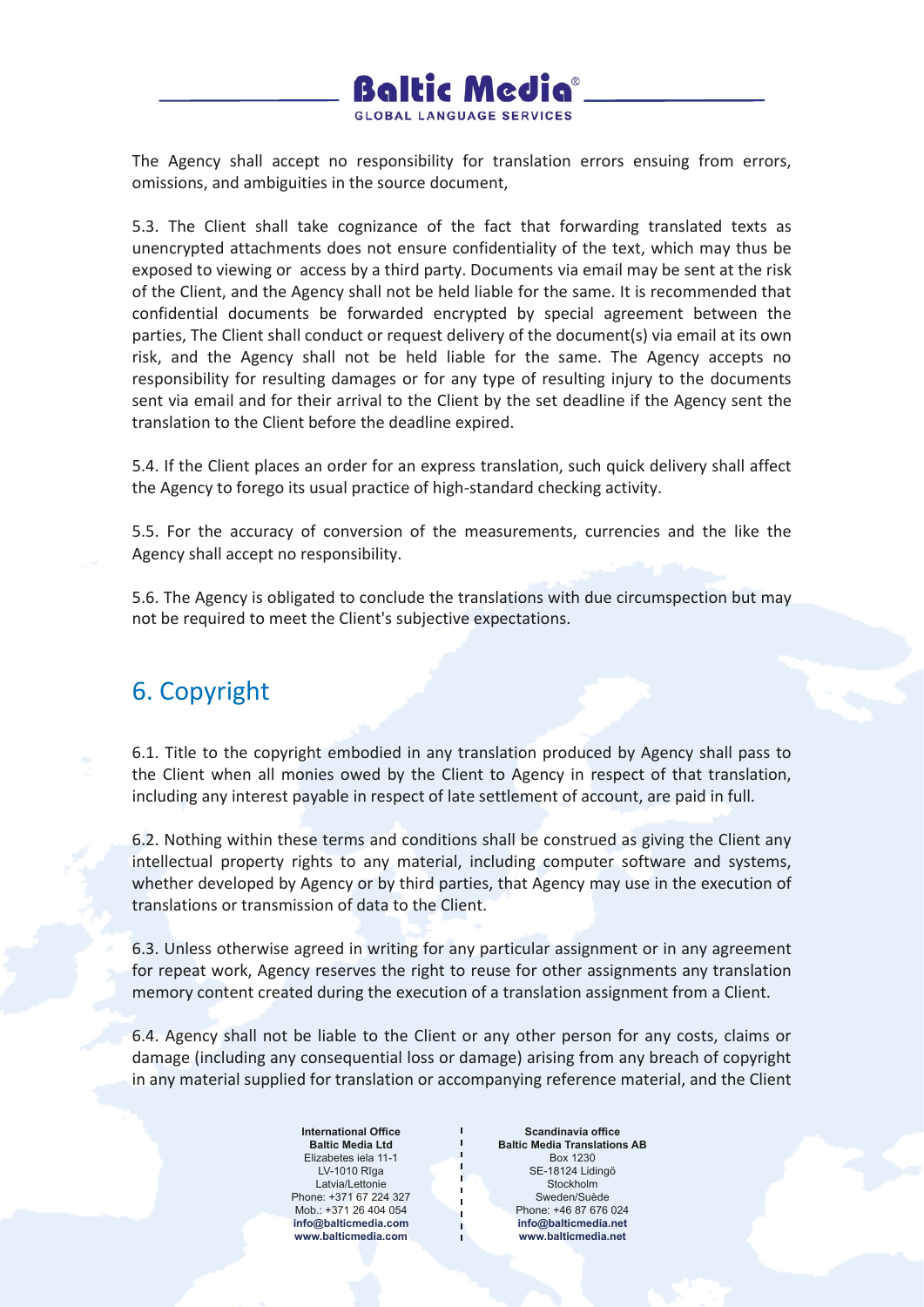

shall indemnify Agency from and against any costs, claims or demands arising out of such materials, their use, translation or publication.

6.5. The Client shall remain liable under the contract and for the contractual price notwithstanding any inadvertent breach of copyright on the part of Agency.

## 7. Mutual Confidentiality

7.1. Agency is fully aware of the highly sensitive nature of some of the work we undertake and information we acquire in the course of our relationships with our clients. We therefore undertake to maintain strict confidentiality in all aspects of our work carried out for our clients.

7.2. Agency undertakes not to disclose to any person nor to copy or use for any purpose whatsoever any confidential information relating to the business affairs of our clients, including but not limited to information about our clients and their clients, employees and subcontractors, prices or any other matter or information about our clients and their business or the business of our client's clients. This undertaking of confidentiality applies to all matters and information not freely available to the public.

7.3. If in the course of an assignment Agency makes available to the Client any know-how or information including the identity of its subcontractors, the Client shall treat such knowhow or information as confidential and shall not use such know-how or information or disclose it to any third party.

7.4. If the identity of one of Agency's subcontractors becomes known to the Client in connection with an assignment from the Client which the subcontractor in question is working on, the Client shall be prohibited from contacting the subcontractor in question for any future translation assignments.

#### 8. Force Majeure

8.1. In the event of a Force Majeure, Agency shall notify the Client without delay, indicating the circumstances. Force Majeure shall entitle both Agency and the Client to withdraw from the assignment, but in any event, the Client undertakes to pay Agency for work already completed. Agency will assist the Client to the best of its ability to place the assignment elsewhere.

> **International Office Baltic Media Ltd** Elizabetes iela 11-1 LV-1010 Rīga Latvia/Lettonie Phone: +371 67 224 327 Mob.: +371 26 404 054 **info@balticmedia.com www.balticmedia.com**